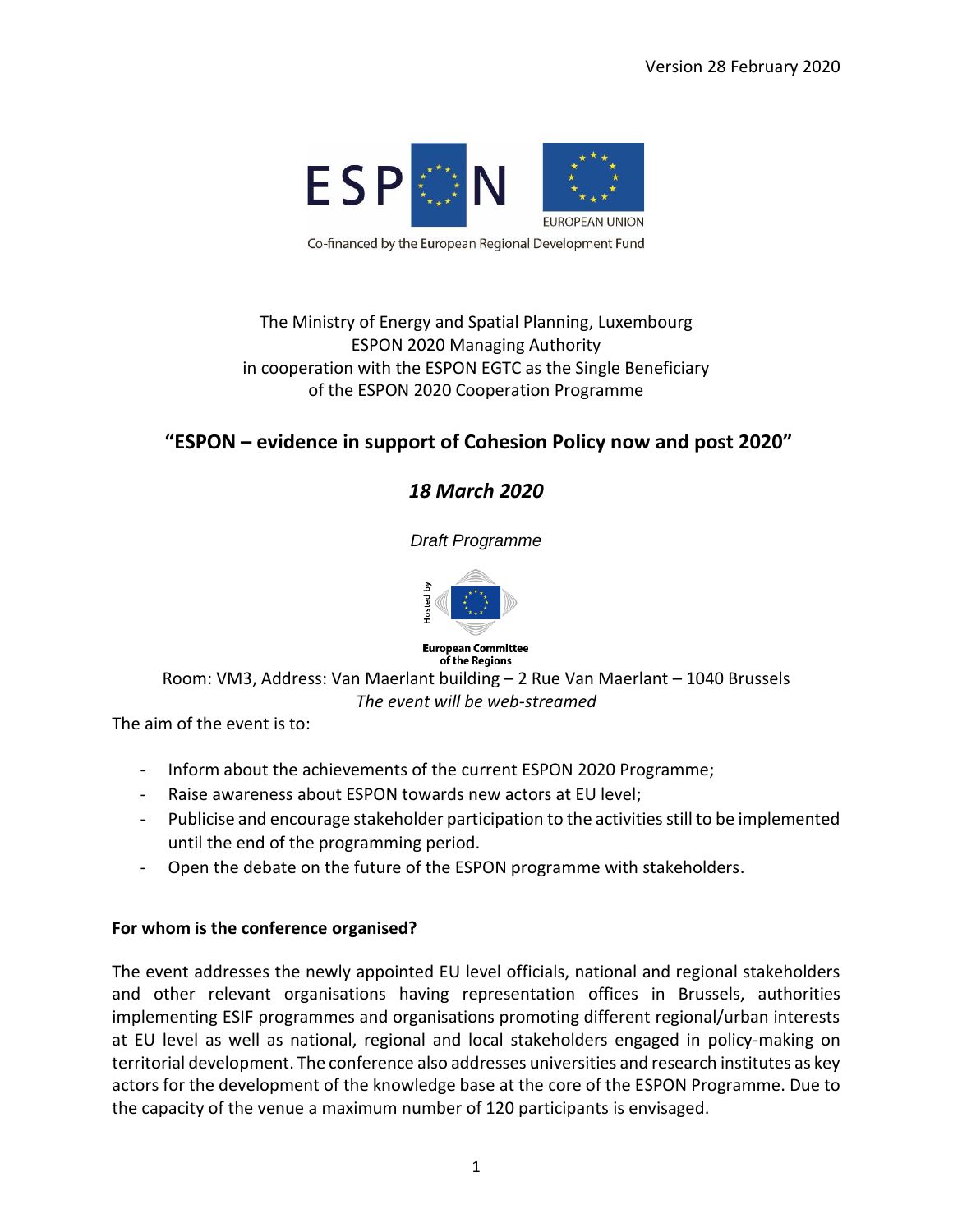## **Draft Programme and Timing on 18 March 2020**

# **""ESPON – evidence in support of Cohesion Policy now and post 2020"**

| 8h15-8h45      | Welcome coffee and registration                                                                                                                                                                                                                    |
|----------------|----------------------------------------------------------------------------------------------------------------------------------------------------------------------------------------------------------------------------------------------------|
| $8h45 - 9h30$  | <b>Welcome and Opening</b>                                                                                                                                                                                                                         |
|                | Apostolos Tzitzikostas, President of the Committee of the Regions<br>(tbc)                                                                                                                                                                         |
|                | Elisa Ferreira, EU Commissioner for Cohesion and Reform                                                                                                                                                                                            |
|                | <b>Claude Turmes, Minister for Energy and Spatial Planning for</b><br>Luxembourg hosting ESPON                                                                                                                                                     |
| $9h30 - 10h45$ | <b>ESPON</b> – results achieved so far in support of Territorial<br><b>Cohesion and Development?</b>                                                                                                                                               |
|                | Moderator: Terry Martin, Senior Anchor - DW News, Director - SPIA                                                                                                                                                                                  |
|                | Presentation of the results achieved so far, focusing on policy relevant<br>results, and presentation of the strategic approach for the ESPON post-<br>2020 with examples of possible activities by:                                               |
|                | Ilona Raugze, Director ESPON EGTC<br>٠                                                                                                                                                                                                             |
|                | <b>Panel discussion</b>                                                                                                                                                                                                                            |
|                | In this high-level discussion participants will be invited to exchange on the<br>policy relevance of the ESPON work, present their views on the usefulness<br>of ESPON evidence and share their first reaction on the ESPON post-2020<br>strategy. |
|                | <b>Participants:</b>                                                                                                                                                                                                                               |
|                | Marko Pavić, Minister for Regional Development and EU Funds (HR)<br>$\bullet$<br>(tbc)                                                                                                                                                             |
|                | Younous Omarjee, Chair of the REGI Committee of the EP                                                                                                                                                                                             |
|                | Apostolos Tzitzikostas, President of the CoR (tbc)                                                                                                                                                                                                 |
|                | Normund Popens, Deputy Director General DG Regio                                                                                                                                                                                                   |
| 10h45 11h15    | Roberta Capello Professor, Politecnico of Milan<br><b>Coffee-break</b>                                                                                                                                                                             |
|                |                                                                                                                                                                                                                                                    |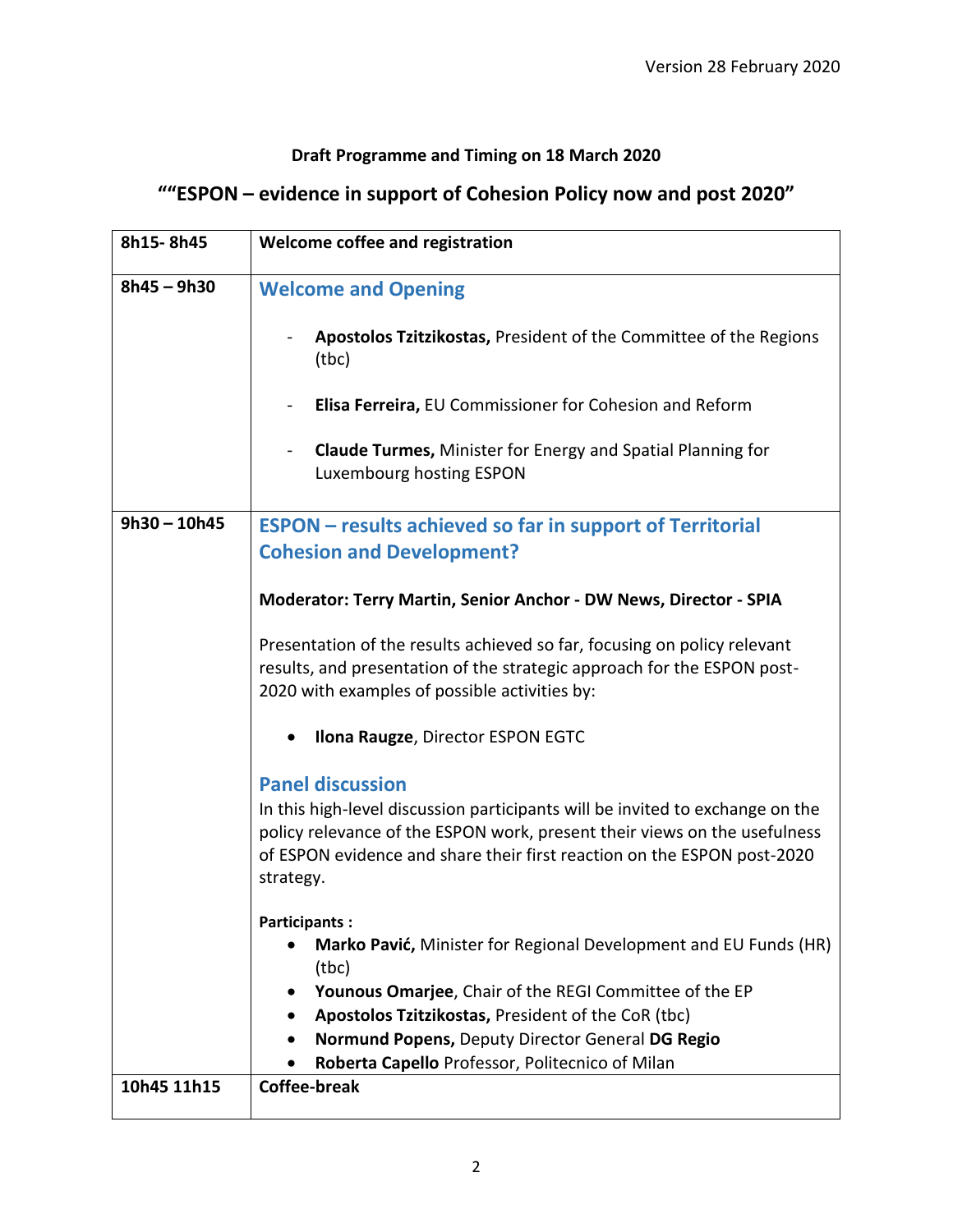| Interactive session: Lesson learnt from the implementation of<br><b>ESPON activities. How can we improve?</b>                                                                                                                                                                                                                                                                                                    |
|------------------------------------------------------------------------------------------------------------------------------------------------------------------------------------------------------------------------------------------------------------------------------------------------------------------------------------------------------------------------------------------------------------------|
| Inclusive discussion with the audience on concrete ESPON activities and<br>their implementation. The objective is, on the basis of selected concrete<br>example, to focus on the dynamics trigger of by the implementation of<br>ESPON activities, the usefulness of the results; the additional benefits<br>represented by the dialogue between the scientific and the more political<br>oriented stakeholders. |
| Three specific case studies will be presented by the ESPON MA and the<br><b>ESPON EGTC.</b>                                                                                                                                                                                                                                                                                                                      |
| <b>Moderator: Terry Martin</b>                                                                                                                                                                                                                                                                                                                                                                                   |
| Setting the scene: Nicolas Rossignol, Head of Unit for Evidence and<br>Outreach, ESPON EGTC                                                                                                                                                                                                                                                                                                                      |
| <b>Impacts of Refugee Flows to Territorial Development in Europe:</b><br>Laura Todaro, VVA (IT)<br>٠<br>Radu Necsuliu, Ministry of Regional Development, Public<br>$\bullet$<br>Administration and European Funds (RO)<br>Mathilde Konstanstopoulou, Ministry of Economy & Development<br>$\bullet$<br>Special Service for Strategy, Planning and Evaluation as stakeholder<br>(GR)                              |
| Cross-border public services:<br>Sabine Zillmer, Spatial Foresight (DE)<br>Peter Hansen, Region Sønderjylland – Schleswig (DK-D)<br>$\bullet$<br>Jean Peyrony, Mission Opérationnelle Transfrontalière (FR)<br>$\bullet$<br>Ocskay Gyula, Central European Service for Cross-Border Initiatives<br>(HU)                                                                                                          |
| <b>Green Infrastructure:</b><br>Sandra Momcilovic, Ministry of Construction and Physical Planning<br>(HR)<br>Michaela Gensheimer, ESPON EGTC<br>Gemma Garcia, Tecnalia (ES)<br>Blanka Bartol, Ministry of the Environment and Spatial Planning<br>$\bullet$<br>Directorate for Spatial Planning, Construction and Housing (SI)                                                                                   |
|                                                                                                                                                                                                                                                                                                                                                                                                                  |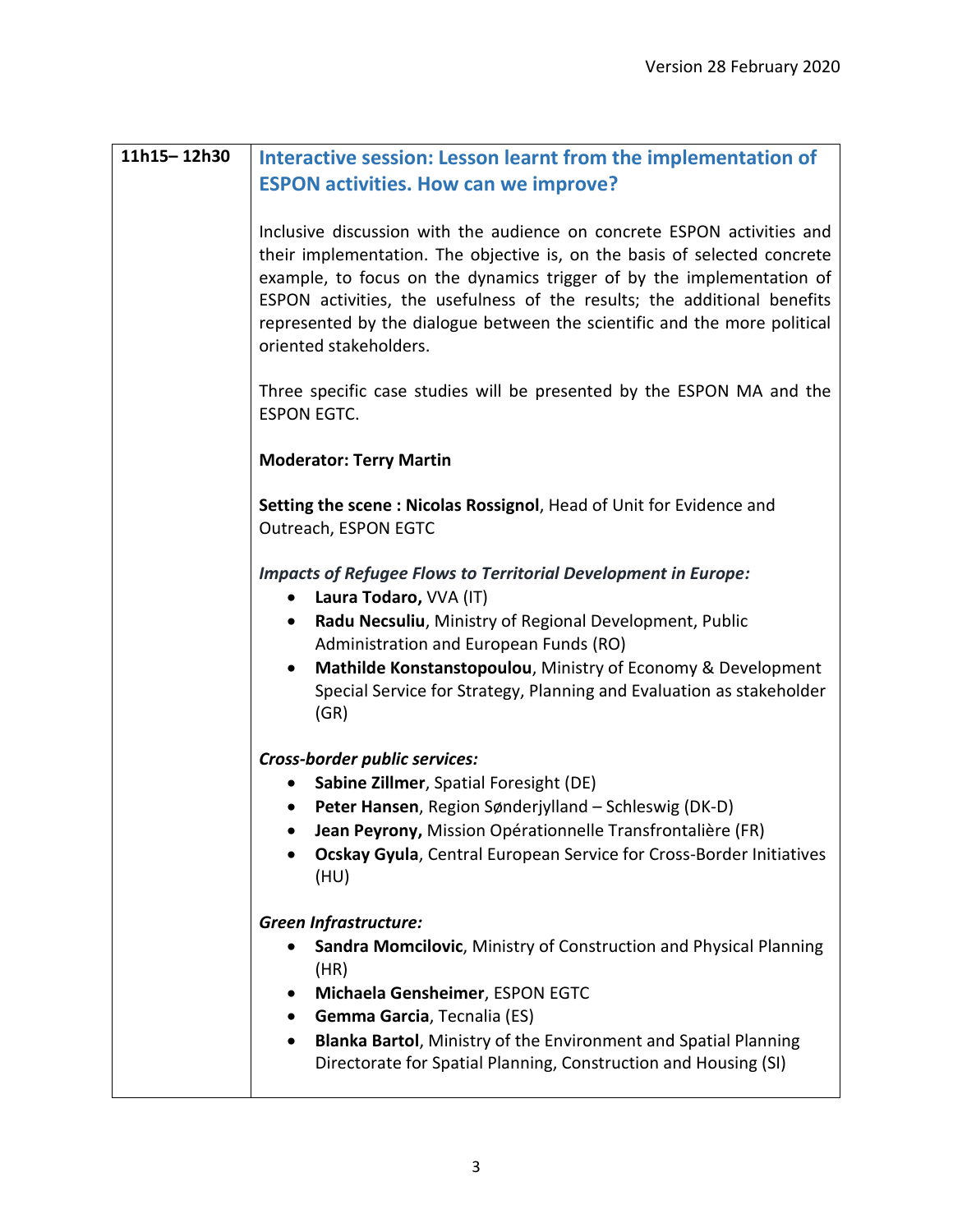| 12h30 -13h00 | Key messages to ESPON from the debate                                                                                                                                                                        |
|--------------|--------------------------------------------------------------------------------------------------------------------------------------------------------------------------------------------------------------|
|              | <b>Claude Turmes, Minister for Energy and Spatial Planning (LU)</b><br>Members of the Joint Working Group of the ESPON post 2020 will<br>$\bullet$<br>be invited to join and discuss about the key messages. |
| 13h00-14h00  | Lunch                                                                                                                                                                                                        |

## **ESPON EGTC workshops:**

**Territorial evidence services in the transition between multiannual financial frameworks**

The session is designed to raise awareness of the services that ESPON provides in support of the transition between 2014-2020 Programme closures and the design of a new generation of ESIF programmes.

The workshops revolve around the notion that quality regional policies require a profound understanding of territorial dynamics, the ability to assess the impact of programmed interventions and the access to reliable data so as to attain an empirical solidity for policy conclusions.

| 14h00-14h30 | <b>ESPON territorial knowledge stock: how is it useful for ongoing</b><br>policy processes?                                                                                                                     |
|-------------|-----------------------------------------------------------------------------------------------------------------------------------------------------------------------------------------------------------------|
|             | Nicolas Rossignol, Head of Unit for Evidence and Outreach, ESPON<br>$\bullet$<br><b>EGTC</b>                                                                                                                    |
|             | The introductory session is designed to inform about on-demand services<br>that ESPON provides to policymakers.                                                                                                 |
|             | These services include:                                                                                                                                                                                         |
|             | Face-to-face encounters with researchers who can help to develop a<br>framework for a policy analysis, having empirical robustness. Equally<br>such encounters can navigate policymakers through the scientific |
|             | components of impact assessment, evaluation, design<br>of                                                                                                                                                       |
|             | performance and monitoring frameworks.                                                                                                                                                                          |
|             | Face-to-face encounters with other policymakers who have gone                                                                                                                                                   |
|             | through an analytical process supported by ESPON: peer-to-peer                                                                                                                                                  |
|             | workshops are beneficial as they bring peers who speak 'the same                                                                                                                                                |